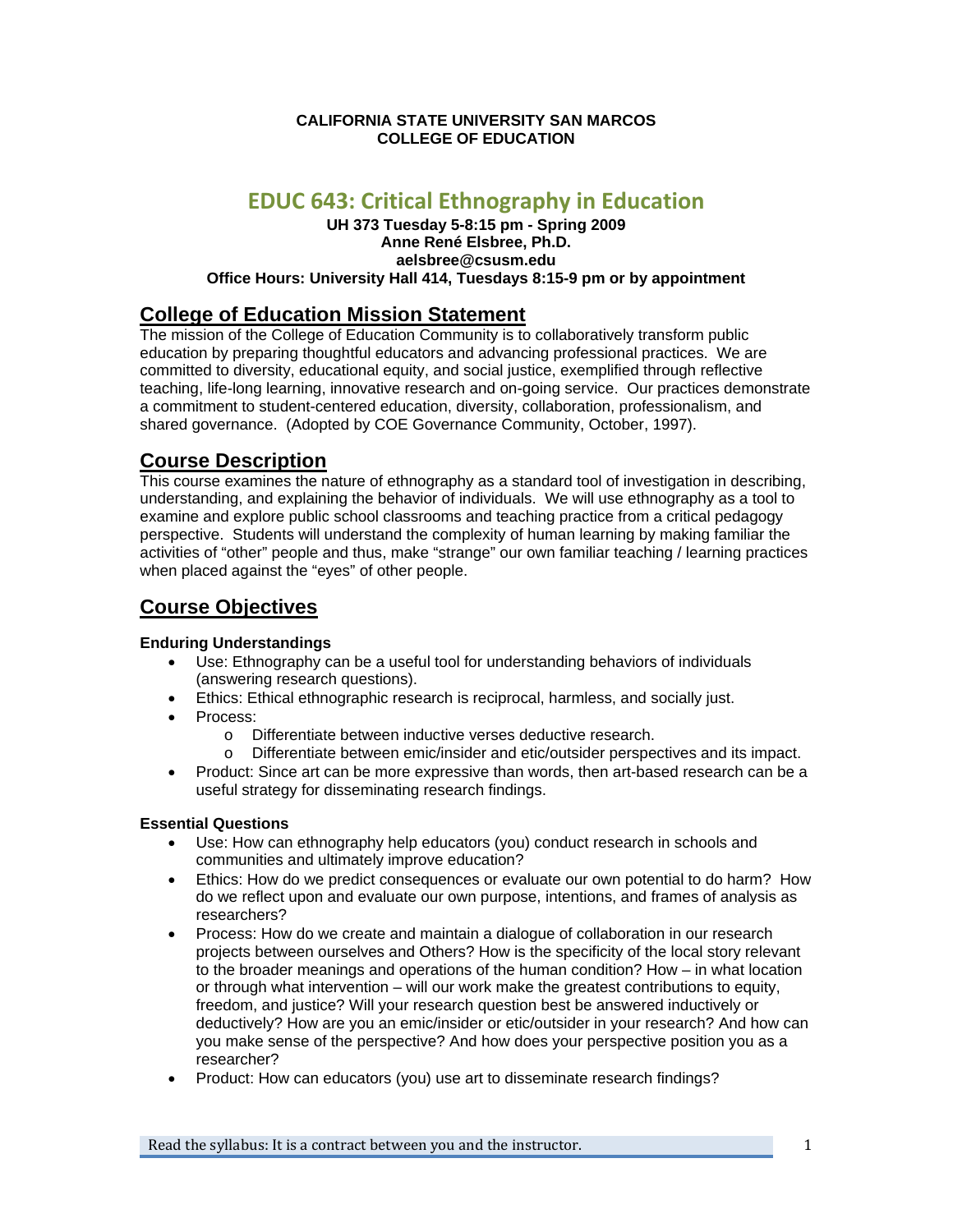## **Required Texts & Visual Arts**

 **ed. Thousand Oaks, CA: Sage Publications.** ISBN 978-0-7619-2916-1, \$50.95 **1. Madison, D. Soyini. (2005). Critical Ethnography: Method, Ethics, and Performance, 2nd** 

## **2. Electronic Readings via Library Reserves & WebCT.**

## **3. Art-Based Research Readings and Art (Textbook and Online Readings)**

You will be assigned one of art-based research areas and will read/watch the materials identified in the designated WebCT Learning Module, including the following text.

## *Textual Art*

Lather, Patricia & Smithies, Chris. (1999). Troubling Angels, Boulder, CO: Westview Press. ISBN 978-0813390161, \$31.50.

## *Fiction*

Alexie, Sherman. (1995). Reservation Blues. NY: Grove Press. ISBN 978-0802141903, \$ 13.00.

## *2-D & 3 D Art*

Irwin, Rita & de Cossen, A/r/tography: Rendering Self-Through Arts-Based Living Inquiry. Vancouver, BC: Pacific Education Press. ISBN 978-1-895766-707, \$34.95.

## *Photo Essays*

Coles, Robert. (1998). Doing Documentary Work, NY: Oxford University Press. ISBN 9780195124958, \$ 19.95.

## *Acting*

Deavere Smith, Anna. (2006). Letters to a Young Artist: Straight-up Advice on Making a Life in the Arts-For Actors, Performers, Writers, and Artists of Every Kind, Norwell, MA: Anchor Press. ISBN 978-1400032389, \$11.00.

## *Video Documentary*

Coles, Robert. (1998). Doing Documentary Work, NY: Oxford University Press. ISBN 9780195124958, \$ 19.95.

# **Course Schedule**

**BUY Books Week 1 - Jan 20: Introduction to Ethnography**  REVIEW Syllabus READ Chapters 1-3 of Madison, D.Soyini. (2005). *Critical Ethnography.*  Critical Ethnography, Chapter 1: Introduction to Critical Ethnography, p. 1-16 Critical Ethnography, Chapters 2: Methods, p. 17-42 Critical Ethnography, Chapters 3: Three Stories, p. 43-78

## *Reading Responses 1-3 (RR)*

RR1. Describe how one of the three researchers in the Chapter 3 case studies (Joan, Robert or Nia) are "positioned" Madison, 2005, p. 5-8)? How are the researchers insiders or outsiders? How do they acknowledge their power, privilege and biases? How do they examine their intentions, methods and their possible effects in terms of their research paradigm, authority and moral responsibility relative to representation and interpretation?

RR2. Describe how one of the researchers in Chapter 3 (Joan, Robert or Nia) uses theory to inform his/her methodology and interpretations of the data collected? How do the researcher's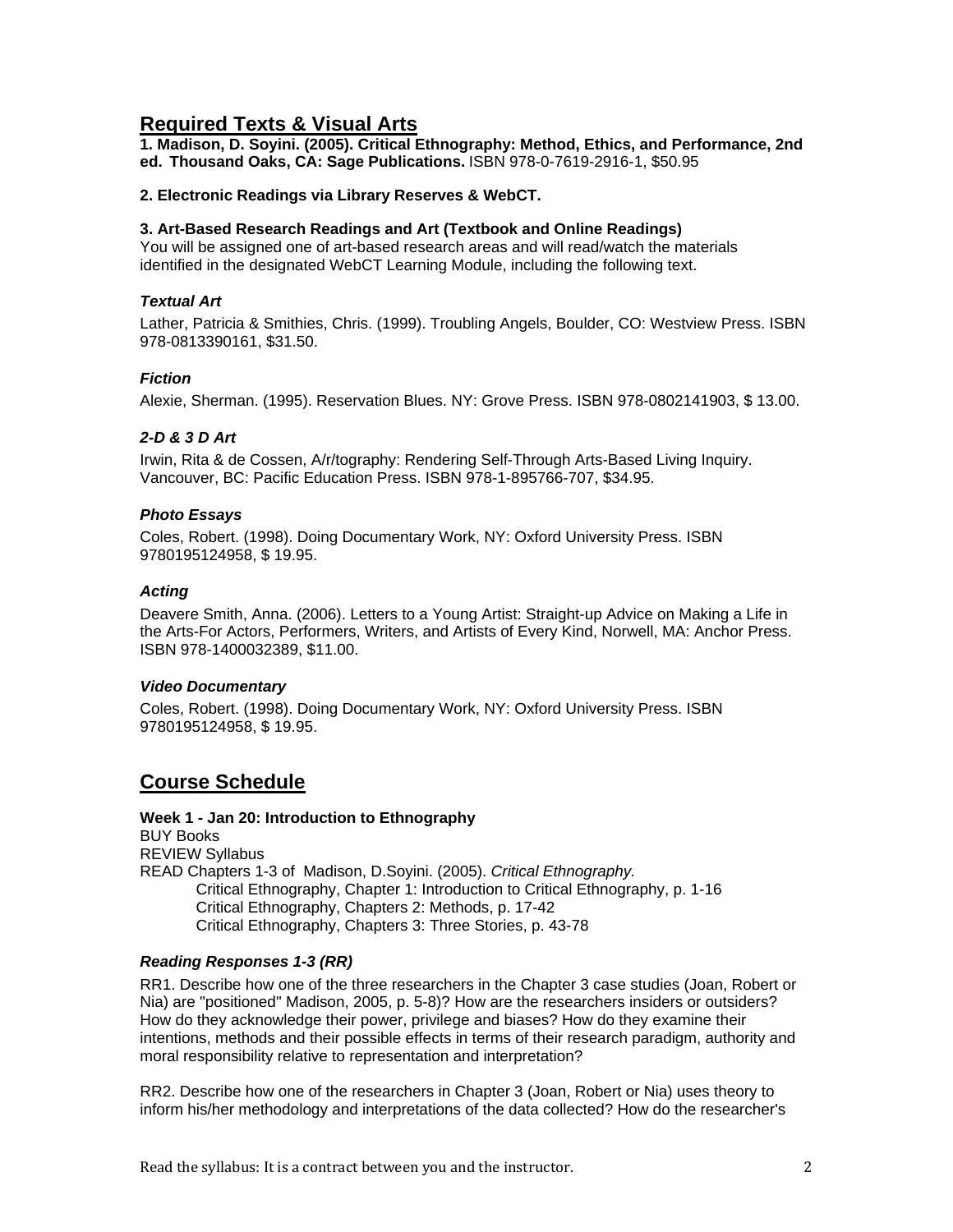questions guide this process (Madison, 2005, Chapter 2)? Describe which process in Chapter 2 is modeled by your researcher.

RR3. Write a draft of your "lay summary" (Madison, 2005, p. 23-25). How would you describe your research design to your research participants? (This can be a draft for your consent letter.) Address the lay summary guiding questions (Madison, 2005, p. 23-25):

a. Who are you?

b. What are you doing & Why?

c. What will you do with the results?

d. How were participants selected?

e. What are the possible benefits or risks to participants?

f. How will you assure confidentiality and anonymity?

g. How often and how long would you like to meet for interviews and observations?

h. How and in what manner will you ask participants permission to document their words and actions?

## **Week 2 - Jan 27: Integrated Thematic Units (ITU)**

READ Mortenson, Peter & Kirsch, Gesa. (Eds.) (1996). Ethics and Representation in Qualitative Studies of Literacy, Urbana, IL: National Council of Teachers of English.

Choose 1 of the 3 chapters to read:

Chapter 3: Dealing with Data, p.40-57 Chapter 5: Dilemmas of Fidelity, p. 77-94 OR Chapter 6: Ethnography and the Problem of the Other, p.97-114.

RR4. What ethical model will you follow or not and why?

READ Tuhiwah Smith, Linda. (1999). Articulating an Indigenous Research Agenda, in Decolonizing Methodologies: Research and Indigenous Peoples, Dunidin, New Zealand: University of Otago Press, pp. 123-141.

RR5. In regards to readings by Mortenson & Gesa (1996) and Tuhiwah Smith (2000), in what ways will you be an insider/outsider in your research and how will those positions create limits or possibilities for you?

READ Richardson, Laurel. (2000). Evaluating Ethnography, Qualitative Inquiry, 6(2), pp.253-255.

RR6. Which of Laurel Richardson's criteria are your strengths and which criteria will you need to improve?

Option to attend Anne & Jeff Green's Vista High ITU Presentation 4-5 pm UH 443

## **Week 3 - Feb 3: Art & Technology in Teaching & Learning**

READ 2 items:

Cahnmann-Taylor, Melissa, Eisner, Elliott, Baron, Tom. (2008). in Melissa Cahnmann-Taylor & Richard Siegesmund (Ed.), Challenges to the definition and acceptance of arts-based inquiry as research, Art-Based Research in Education NY: Routledge, pp. 1-49. (CSUSM Library Electronic Reserve Item)

&

one of the following based on your preference for research methodology:

- Action Research Booklet (Web link)
- Case Study (Web link)
- Ethnography (Observations) as a Logic of Inquiry (Article)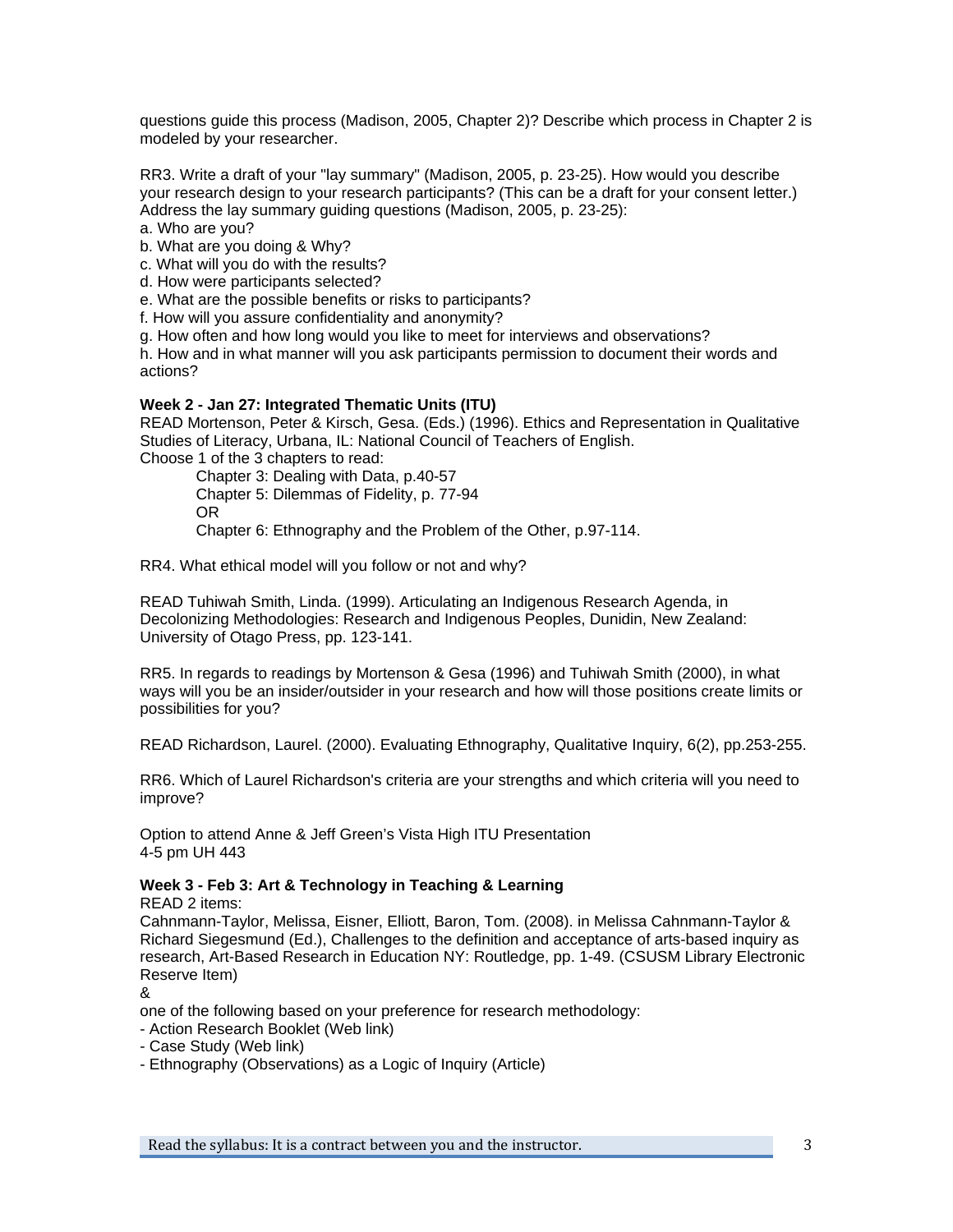RR7. How would this methodology serve your research goals to help you answer your research questions?

RR8. Based on the reading, what methodological strategies will you incorporate in your work?

Option to attend Jeff Heil's Art & Technology In Teaching Presentation 4-5 pm UH 443

## **Week 4 - Feb 10: Ethnographic Methodology**

READ Madison, D.Soyini. (2005). *Critical Ethnography.* Chapter 4-6, p. 79-148. Chapter 4: Ethics, pp. 79-108 Chapter 5: Methods & Ethics, p. 109-130 Chapter 6: Methods & Applications, p. 131-148

RR9. Describe how one of the researchers (Joan, Robert or Nia) used ethical methods? Give examples from Chapter 4 or 5. Label your examples with the names given in Cha 4 & 5.

RR10. Madison, 2005, p. 147 #2. How would specific ethical dilemmas change from one case study to the next? How would Joan's concern to sensationalize her consultants also be a factor for Robert? How would Nia's concern for public policy be a concern for Robert and Joan? How would the effects be discretely different in each project?

RR11. How can art and art-based research be used to address ethical concerns?

## **Week 5 - Feb 17: Arts-Based Reading Presentation Group Work**

NO CLASS MEETING - Meet with Group to Prepare Arts-Based Research Presentation READ/WATCH your Art-Based Research Method provided on WebCT Learning Module.

RR12. Turn in Art-Based Research Poster Presentation plan via discussion board posting.

- a. Outline of material to be covered
- b. PPT Print to go on poster board
- c. Art Representations
- d. Handout (APA style citations of resources, key concepts of materials, a critical review of the material, recommendations on how this material can inform educators and suggestions for how to use art-based research method)
- e. Role Schedule: How you will cover shifts who will do what and when?

## **Week 6 - Feb 24: Social Justice Curriculum & Instruction**

OPTIONAL CLASS Option to attend Christopher Greenslate's Social Justice in Teaching Presentation 4-8 pm UH 443

#### **Week 7 - Mar 3 Ethnographic Data Collection, Coding, Initial Analysis Ethnographic Data Collection, Coding, Initial Analysis**

READ Madison, D. Soyini. (2005). *Critical Ethnography,* Chapter 7-9, p. 149-220.

Chapter 7: Performance, p. 149-180

Chapter 8: Writing, p. 181-200 Chapter 9: Case Studies, p. 201-220

RR13. In terms of Madison, 2005, Chapter 7: Performance (p.149-180), what is the value of understanding ethnography through a performance paradigm?

RR14.In terms of Madison, 2005, Chapter 8: Writing (pp. 181-200) how will you use TODD (time, organization, & deep discipline) in your writing plan and implementation (p. 185-191)?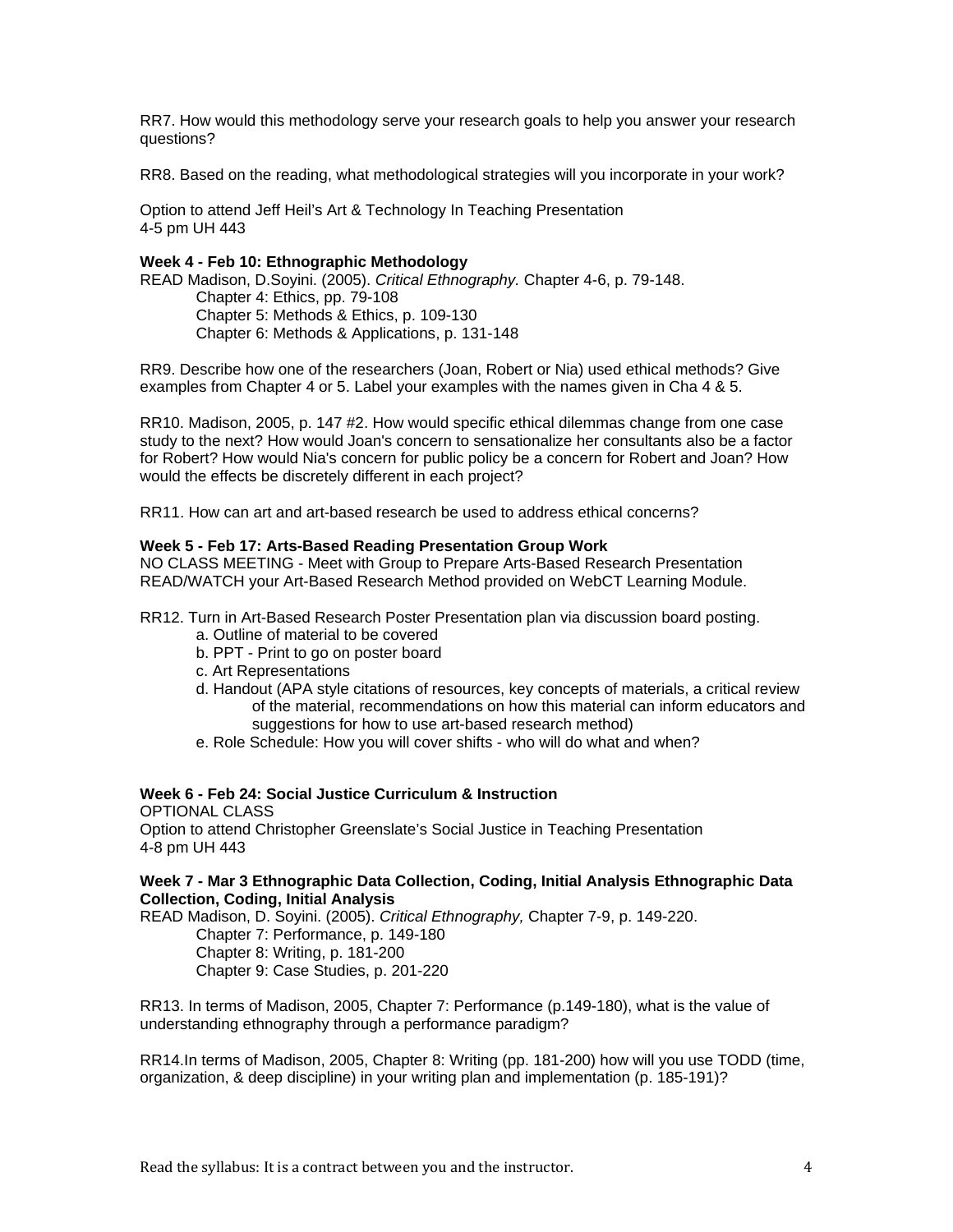Time: What time will you set aside each week? How will you build it into your routine and not let other things take priority? What strategies will you employ to say no to other things? (Choose the rocks over the jellybeans!)

Organization: How will you organize to make the best use of your time? What will your muse map look like (p. 183-185)? How will you use this weekly?

Deep Discipline: What is the inner purpose that motivates you to choose writing over other activities? What are you willing to sacrifice to accomplish your research and writing goals? (What jellybeans are you willing to discard?)

RR15. In terms of Madison, 2005, Chapter 9: Case Studies (pp.201-220), describe one of the researcher's (Joan, Robert or Nia) application of the performance paradigm?

DRAFT of Ethnography in Progress

## **Week 8 – March 10 Arts-Based Research Poster Presentations**

READ/WATCH Assigned Art-Based Readings and Art

## POSTER PRESENTATIONS

COMPLETE feedback sheets in each presentation.

## **Week 9 - Mar 17 Ethnographic Observation**

Now that you learned about other Art-Based Research Methodologies.

READ 2 items from the other Art-Based Research Methods Learning Modules of your choice.

RR16. Which art-based research methods could help you answer your research questions and how?

RR17. Which art-based research methods could help you disseminate your research findings and how?

#### **Week 10 - Mar 24 Ethnographic Observation Workshop & Art-Based Research**  READ Knowles, J. Gary & Promislow, Sara. (2008). Using an Arts Methodology to Create a Thesis or Dissertation, In J. Gary Knowles & Ardra L. Coles Handbook of Arts in Qualitative Research, NY: SAGE Publication, p.511-525.

CHECK OUT the A/r/tography Website: http://m1.cust.educ.ubc.ca/Artography/index.php

RR18. In what ways can you include art in your work and research? What strategies would you use?

**Week 11 - Mar 31: SPRING BREAK**  NO CLASS – NO READINGS

## **Week 12 – Friday - April 10 Social Justice & Equity Symposium**  NO READINGS

No class on Tuesday April 7th- INSTEAD ATTEND symposium

SIGN UP for 1 graduate level credit.

RR 19: Symposium Assignment; Write 6-10 page paper on how the symposium informs your work. More details will be provided in class as well as in the Symposium Course Instructions.

Read the syllabus: It is a contract between you and the instructor.  $5$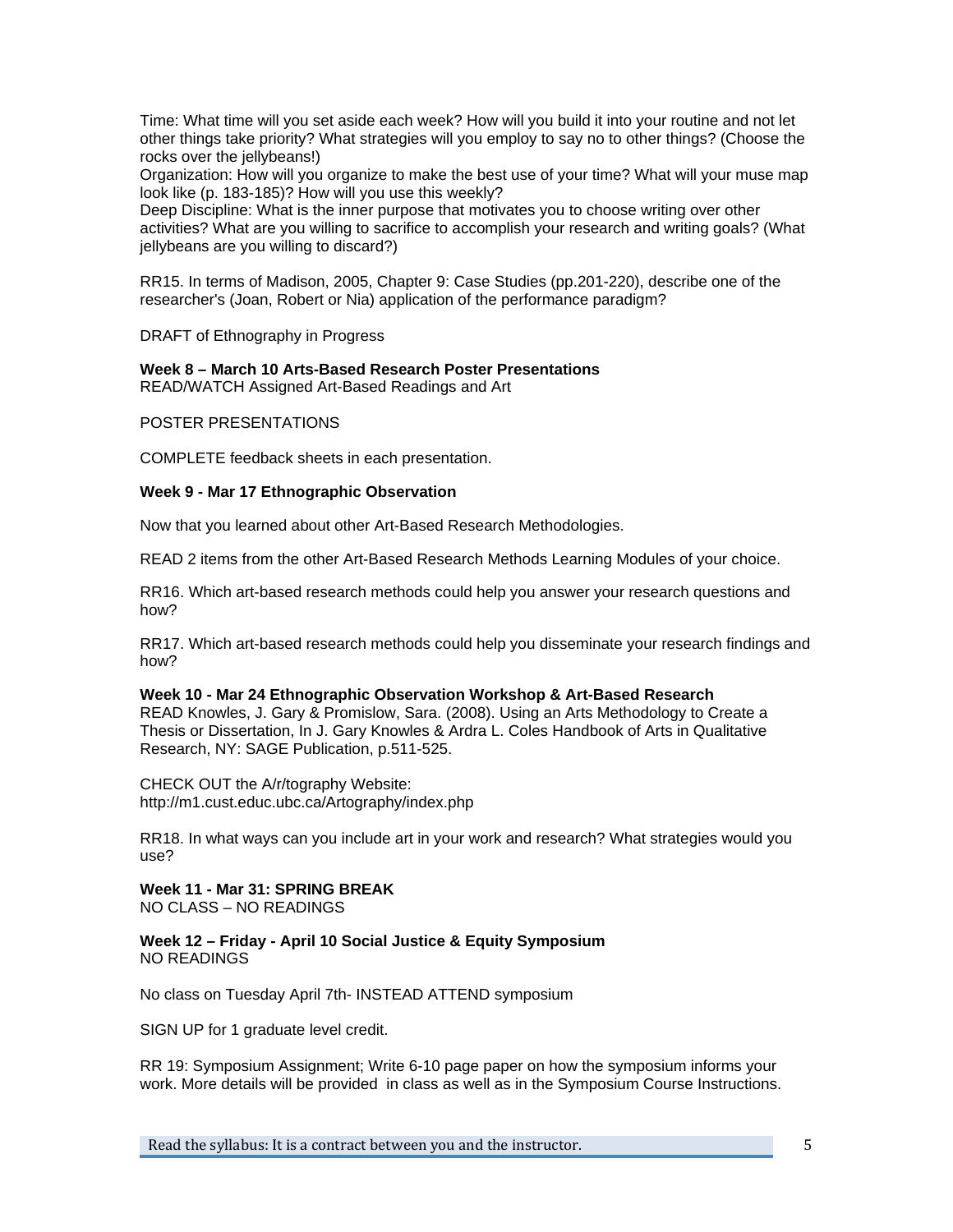## **Week 13 - April 14 AERA**

NO OFFICIAL CLASS MEETING

ATTEND American Educational Research Association Conference (AERA) Instead of Class San Diego Convention Center, April 13-17 8 am – 5 pm

READ AERA Paper Reading Of Your Choice.

RR20. AERA Paper Response

Either

• attend a session at American Educational Research Association (AERA) OR

• contact a presenter (via email) and ask for a copy of their paper related to your research. WRITE a 1-3 page paper on how this paper informs your work.

Your 1-3 page paper response shall addressing the following:

20 a. What is compelling about their paper?

20 b. How does it apply to your teaching or research?

20 c. What could others learn from this paper?

20 d. How can you use this in your work?

POST your paper response and AERA paper (if possible) on the WebCT Discussion Board.

**Week 14 - April 21 Presentations**  NO READINGS

Ethnography in Progress Due

 **Week 15 – April 28 Review & Closure**  NO READINGS Course Evaluations, Feedback to Peers, Develop Next Steps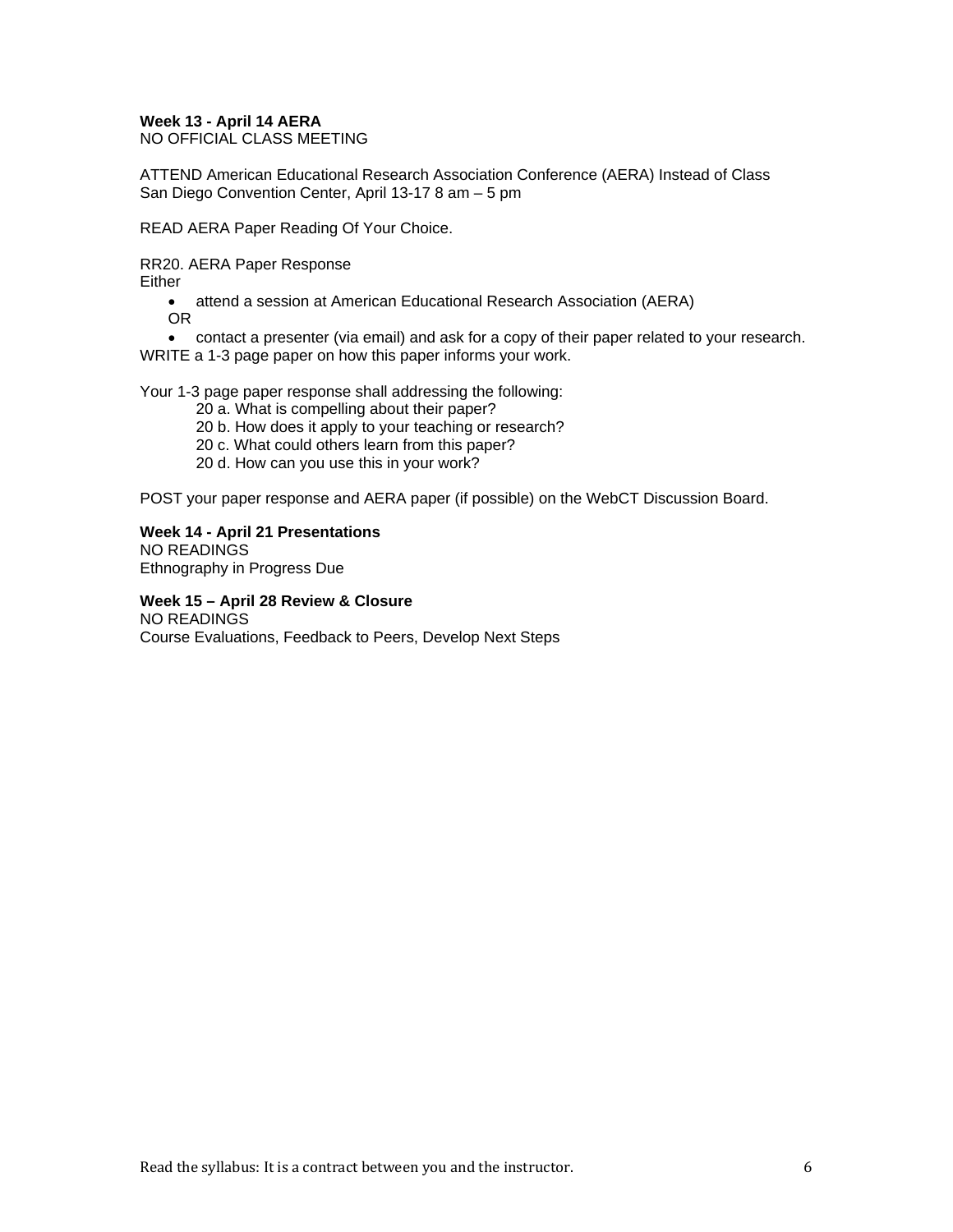## **Assignments**

See assignment descriptions, instructions, graphic organizers and rubrics on WebCT.

## **Reading Responses, 20 points**

As part of the weekly readings you will be required to complete a reading response. The reading response prompt is **designed to help you focus your reading** and to prepare you for participation in class activities. Reading responses **will only be accepted the date that it is due.**  *If you are absent and want to earn credit for the reading response you must email the readings response to the instructor before the start of class.* Each reading response is worth 1 point, 1% of the course grade. There will be 20 different reading responses for the semester totaling 20 points, 20% of the course grade.

#### **Art-Based Research Poster Presentation, 20 points**

Class teams will jigsaw a set of materials on Art-Based Research: *Textual Art, Fiction, 2-D & 3-D Art, Photo Essays, Acting & Video Documentary.* Each team will provide a poster presentation on their art-based research method. The presentation will include a representation of the reading and art, highlighting the key methodological concepts and how this methodology can inform ethnographic research and culturally relevant pedagogy.

 *assessment equal 5 points each).* Each group will provide a poster presentation with a handout (APA Style citations of resources, a critical review of the material, key concepts of methodology, recommendations on how this material can inform educators and suggestions for how to use art-based research method), a representation of the art (i.e. photo, performance, ppt, video, art, graphic organizer…), a reflection from each group member, and a self assessed rubric from each group member. The presentation is worth 20 points *(poster, presentation, handout and group reflection/self-*

#### **Ethnographic Observation, 20 points**

Go with a partner or small group to one of the following places in your school community: Library, Laundry Mat, or Local Recreation Center. Spend a **minimum of an hour** in the space collecting ethnographic data.

Take notes on the space, the people using the space and the interactions of those in the social setting. Write up the notes and share with your team. Bring the data collected to the following class for group analysis. Once we collect the data we will analyze the data and create art with the materials in an effort to disseminate the research findings.

Each group will complete handwritten field notes, typed up field notes, memos, coding analysis, discussion of findings, an art form representing your findings. and a self-assessed rubric. This observation is worth 20 points.

## **Ethnography in Progress, 40 points**

You will *choose an ethnographic study to begin and provide evidence* of how you are collecting data, analyzing the data and preparing the dissemination of your findings. You will be required to *incorporate one of the art-based research methods* in your data collection, analysis and/or dissemination process. This assignment is worth 40 points.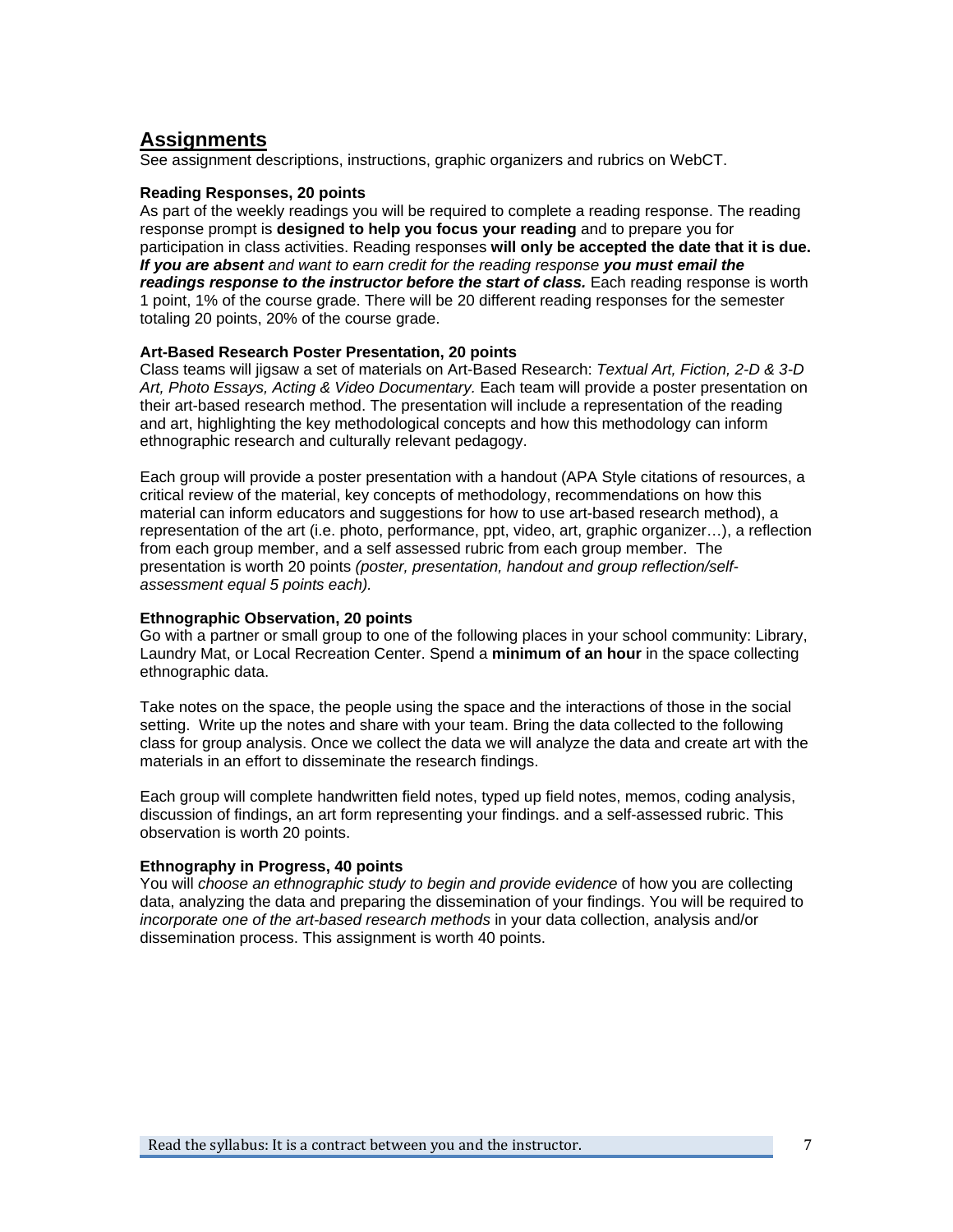# **COLLEGE OF EDUCATION SYLLABUS INFORMATION**

## **College of Education Attendance Policy**

Due to the dynamic and interactive nature of courses in the College of Education, all students are expected to attend all classes and participate actively. At a minimum, students must attend more than 80% of class time, or s/he may not receive a passing grade for the course at the discretion of the instructor. Individual instructors may adopt more stringent attendance requirements. Should the student have extenuating circumstances, s/he should contact the instructor as soon as possible. (Adopted by the COE Governance Community, December, 1997).

# **Instructor Application of the Policy**

For this course attendance at all classes is essential to receiving credit for intermediate assessments and involvement in discussions of readings. A minimum grade of C+ is required in this course to qualify as part of the credential requirement. Absences and late arrivals/early departures will affect the final grade. **If more than three hours is missed, the highest possible grade that can be earned is a "C+".** If extenuating circumstances occur, the student should contact the instructor as soon as possible to make appropriate arrangements.

In addition to these requirements, students will lose 3 points for every hour or portion of an hour that they are absent. Students may attend optional classes or read one of the extra texts to make up for their absences.

Please note Week 12 & 13 have additional attendance requirements: Social Justice & Equity Symposium – April 10 and American Educational Research Association Annual Conference in San Diego April 13-17.

The following individual penalties will be assessed for absences:

- • **Half credit for any late assignments** turned in within one week of the original due date.
- **No assignments will be accepted after one week.**
- No credit for the intermediate assessment for that absent day work (reading responses, roleplays, presentations…)
- • *3 points will be deducted for each hour absence or portion of an hour absence; this includes tardiness and early departures.*
- • **1 make up assignment** will be accepted for a three-hour (or portion of 3 hours) absence. The maximum points that can be made up is 9 points, 3 points for each of the three hours. Make up assignments are due within one week of absence.
- $\bullet$  The extra credit assignment is available for students that have not missed any class sessions and the extra credit assignment is due the second to last class session **(Session 14). Nine (9) points are the maximum points** that can be earned for extra credit.

# **Students with Disabilities Requiring Reasonable Accommodations**

Students with disabilities who require reasonable accommodations must be approved for services by providing appropriate and recent documentation to the Office of Disable Student Services (DSS). This office is located in Craven Hall 5205, and can be contacted by phone at (760) 750- 4905, or TTY (760) 750-4909. Students authorized by DSS to receive reasonable accommodations should meet with their instructor during office hours or, in order to ensure confidentiality, in a more private setting.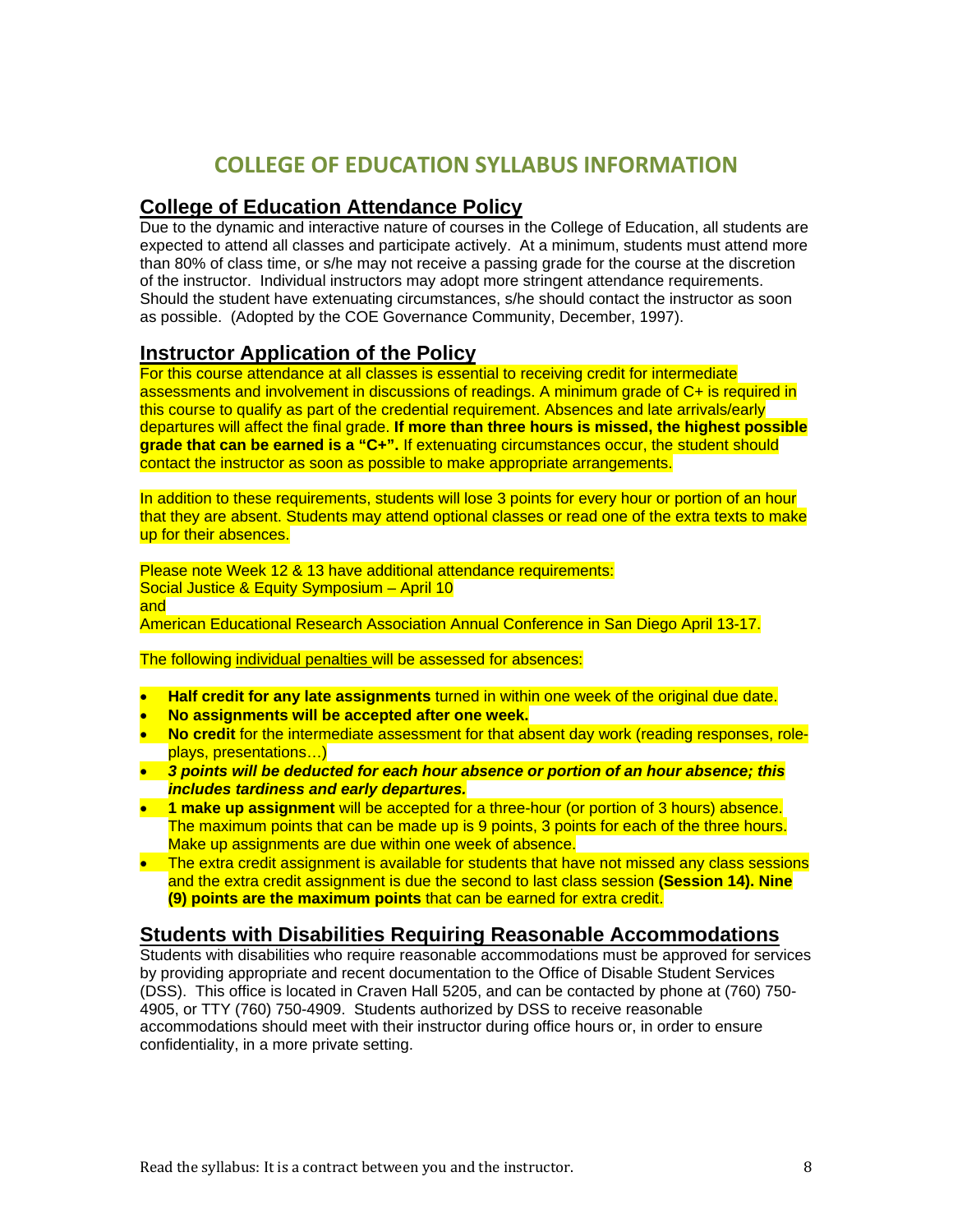# **All University Writing Requirement**

This course requires you to write 2500 words for your reading responses, ethnographic observation and ethnography in progress.

# **CSUSM Academic Honesty Policy**

**EXPERITE IN EXPERITMENT CONTROLLY TRANSPORT CONTROLLY STANDED IN EXPERITION** SUPPORTS "Students will be expected to adhere to standards of academic honesty and integrity, as outlined in the Student Academic Honesty Policy. All written work and oral presentation assignments must be original work. All ideas/materials that are borrowed from other sources must have appropriate references to the original sources. Any quoted material should give credit to the source and be punctuated with quotation marks.

Students are responsible for honest completion of their work including examinations. There will be no tolerance for infractions. If you believe there has been an infraction by someone in the class, please bring it to the instructor's attention. The instructor reserves the right to discipline any student for academic dishonesty in accordance with the general rules and regulations of the university. Disciplinary action may include the lowering of grades and/or the assignment of a failing grade for an exam, assignment, or the class as a whole."

Incidents of Academic Dishonesty will be reported to the Dean of Students. Sanctions at the University level may include suspension or expulsion from the University.

# **Plagiarism**

As an educator, it is expected that each student will do his/her own work, and contribute equally to group projects and processes. Plagiarism or cheating is unacceptable under any circumstances. If you are in doubt about whether your work is paraphrased or plagiarized see the Plagiarism Prevention for Students website http://library.csusm.edu/plagiarism/index.html. If there are questions about academic honesty, please consult the University catalog.

# **Use of Technology**

Students are expected to demonstrate competency in the use of various forms of technology (i.e. word processing, electronic mail, WebCT6, use of the Internet, and/or multimedia presentations). Specific requirements for course assignments with regard to technology are at the discretion of the instructor. Keep a digital copy of all assignments for use in your teaching portfolio. All assignments will be submitted online, and some will be submitted in hard copy as well. Details will be given in class.

# **Electronic Communication Protocol**

Electronic correspondence is a part of your professional interactions. If you need to contact the instructor, e-mail is often the easiest way to do so. It is my intention to respond to all received emails in a timely manner. Please be reminded that e-mail and on-line discussions are a very specific form of communication, with their own nuances and etiquette. For instance, electronic messages sent in all upper case (or lower case) letters, major typos, or slang, often communicate more than the sender originally intended. With that said, please be mindful of all e-mail and online discussion messages you send to your colleagues, to faculty members in the College of Education, or to persons within the greater educational community. All electronic messages should be crafted with professionalism and care.

Things to consider:

- Would I say in person what this electronic message specifically says?
- How could this message be misconstrued?
- Does this message represent my highest self?
- Am I sending this electronic message to avoid a face-to-face conversation?

In addition, if there is ever a concern with an electronic message sent to you, please talk with the author in person in order to correct any confusion.

Read the syllabus: It is a contract between you and the instructor. 9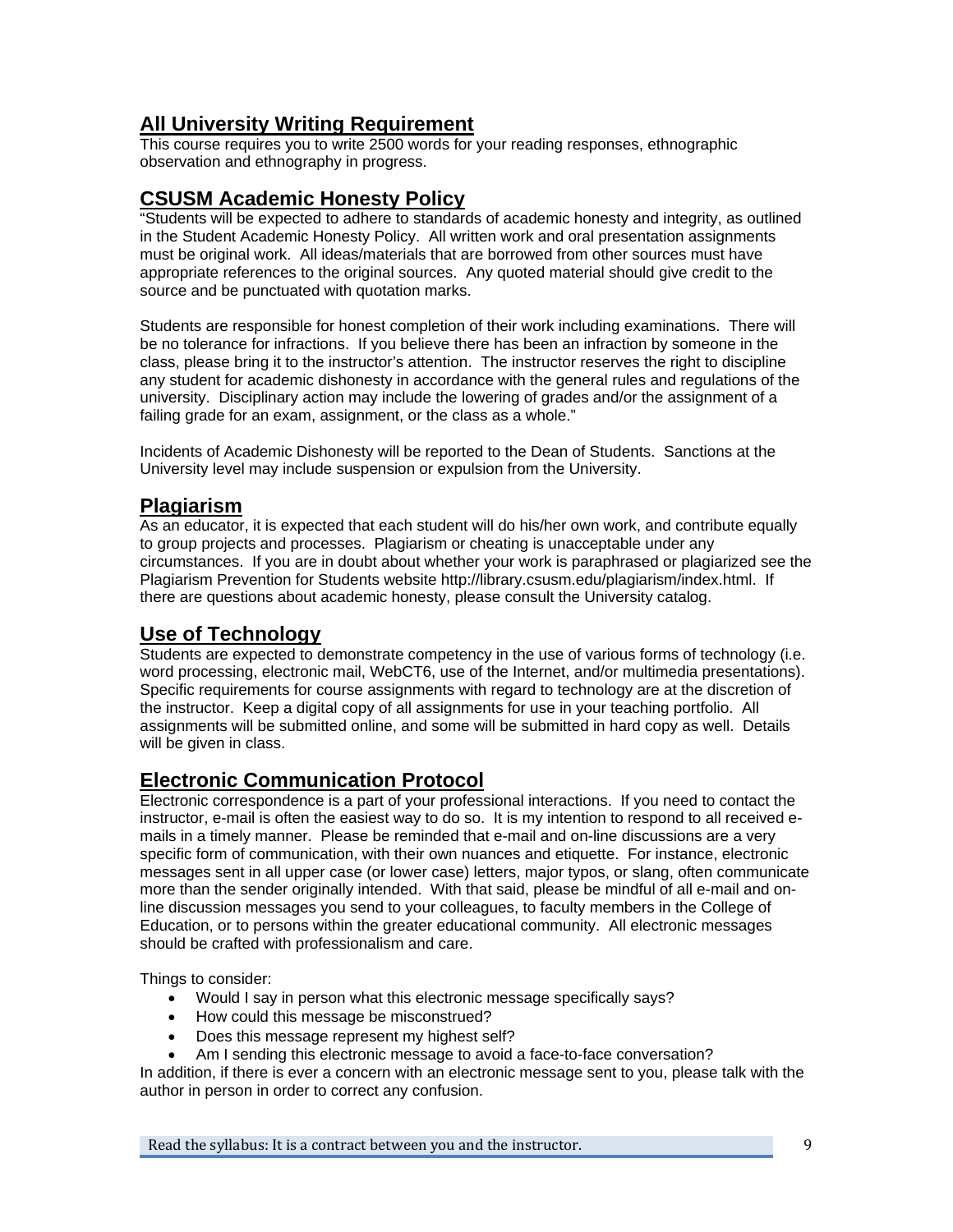| <b>EDUC 643: CRITICAL ETHNOGRAPHY IN EDUCATION</b>                                      | 1              |
|-----------------------------------------------------------------------------------------|----------------|
| <b>COLLEGE OF EDUCATION MISSION STATEMENT</b>                                           | 1              |
| <b>COURSE DESCRIPTION</b>                                                               | $\mathbf{1}$   |
| <b>COURSE OBJECTIVES</b>                                                                | $\mathbf{1}$   |
| <b>ENDURING UNDERSTANDINGS</b>                                                          | $\mathbf{1}$   |
| <b>ESSENTIAL QUESTIONS</b>                                                              | $\mathbf{1}$   |
| <b>REQUIRED TEXTS &amp; VISUAL ARTS</b>                                                 | $\mathbf{2}$   |
| 2. ELECTRONIC READINGS VIA LIBRARY RESERVES & WEBCT.                                    | $\overline{2}$ |
| 3. ART-BASED RESEARCH READINGS AND ART (TEXTBOOK AND ONLINE READINGS)                   | $\sqrt{2}$     |
| <b>COURSE SCHEDULE</b>                                                                  | $\overline{2}$ |
| WEEK 1 - JAN 20: INTRODUCTION TO ETHNOGRAPHY                                            | $\overline{2}$ |
| WEEK 2 - JAN 27: INTEGRATED THEMATIC UNITS (ITU)                                        | 3              |
| WEEK 3 - FEB 3: ART & TECHNOLOGY IN TEACHING & LEARNING                                 | 3              |
| WEEK 4 - FEB 10: ETHNOGRAPHIC METHODOLOGY                                               | $\overline{4}$ |
| WEEK 5 - FEB 17: ARTS-BASED READING PRESENTATION GROUP WORK                             | $\overline{4}$ |
| WEEK 6 - FEB 24: SOCIAL JUSTICE CURRICULUM & INSTRUCTION                                | $\overline{4}$ |
| WEEK 7 - MAR 3 ETHNOGRAPHIC DATA COLLECTION, CODING, INITIAL ANALYSIS ETHNOGRAPHIC DATA |                |
| COLLECTION, CODING, INITIAL ANALYSIS                                                    | 4              |
| WEEK 8 - MARCH 10 ARTS-BASED RESEARCH POSTER PRESENTATIONS                              | 5              |
| WEEK 9 - MAR 17 ETHNOGRAPHIC OBSERVATION                                                | 5              |
| NOW THAT YOU LEARNED ABOUT OTHER ART-BASED RESEARCH METHODOLOGIES.                      | 5              |
| READ 2 ITEMS FROM THE OTHER ART-BASED RESEARCH METHODS LEARNING MODULES OF YOUR         |                |
| CHOICE.                                                                                 | 5              |
| RR16. WHICH ART-BASED RESEARCH METHODS COULD HELP YOU ANSWER YOUR RESEARCH QUESTIONS    |                |
| AND HOW?                                                                                | 5              |
| RR17. WHICH ART-BASED RESEARCH METHODS COULD HELP YOU DISSEMINATE YOUR RESEARCH         |                |
| FINDINGS AND HOW?                                                                       | 5              |
| WEEK 10 - MAR 24 ETHNOGRAPHIC OBSERVATION WORKSHOP & ART-BASED RESEARCH                 | 5              |
| WEEK 11 - MAR 31: SPRING BREAK                                                          | 5              |
| WEEK 12 - FRIDAY - APRIL 10 SOCIAL JUSTICE & EQUITY SYMPOSIUM                           | 5              |
| WEEK 13 - APRIL 14 AERA                                                                 | 6              |
| <b>WEEK 14 - APRIL 21 PRESENTATIONS</b>                                                 | 6              |
| WEEK 15 - APRIL 28 REVIEW & CLOSURE                                                     | 6              |
| <b>ASSIGNMENTS</b>                                                                      | 7              |
| READING RESPONSES, 20 POINTS                                                            | 7              |
| ART-BASED RESEARCH POSTER PRESENTATION, 20 POINTS                                       | 7              |
| ETHNOGRAPHIC OBSERVATION, 20 POINTS                                                     | 7              |
| ETHNOGRAPHY IN PROGRESS, 40 POINTS                                                      | 7              |
| <b>COLLEGE OF EDUCATION SYLLABUS INFORMATION</b>                                        | <u>8</u>       |
| <b>COLLEGE OF EDUCATION ATTENDANCE POLICY</b>                                           | 8              |
| <b>INSTRUCTOR APPLICATION OF THE POLICY</b>                                             | 8              |
| STUDENTS WITH DISABILITIES REQUIRING REASONABLE ACCOMMODATIONS                          | 8              |
| ALL UNIVERSITY WRITING REQUIREMENT                                                      | 9              |

# **Table of Contents**